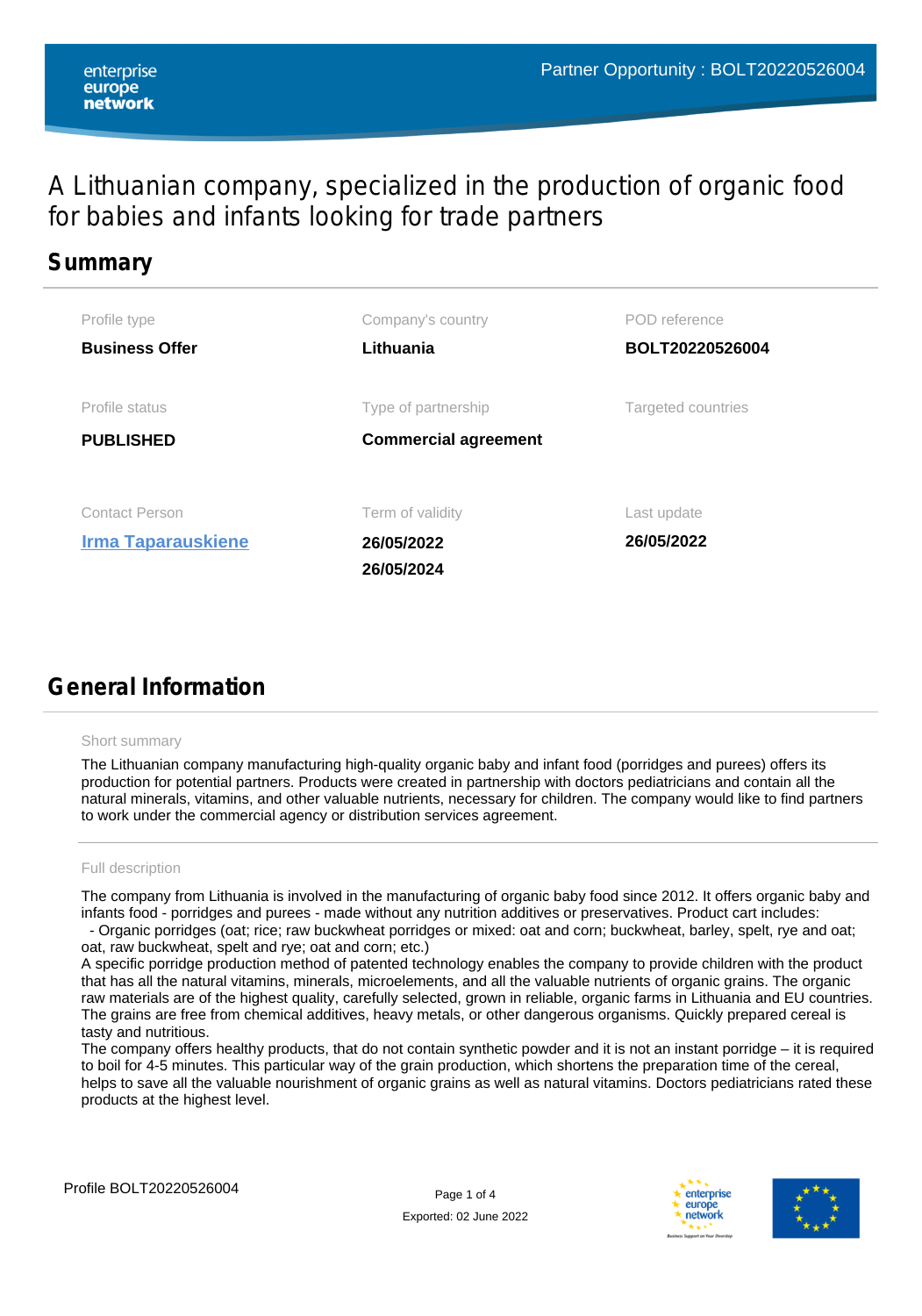- Organic fruit and grain purees (rice with fruits; banana & plum; pumpkin & black currant; pear, plum & black currant; etc.)

Purees are suitable for infants from 4 months and for young children, enriched with a lot of vitamins and minerals. The main and most important advantages of the purees are high quality, which is ensured by careful selection of raw material suppliers, quality control in the production process, and testing of the final product according to the demands of high BRC (British Retail Consortium) A+ quality requirements.

The company's products have organic production certificates and meet all the requirements raised for organic production in EU countries.

The company would like to expand abroad more and is interested in the distribution of its products abroad. It seeks cooperation with experienced representatives, food importers, babies food traders, supermarkets, organic food shops/nets, etc. and is offering cooperation under the distribution services agreement or commercial agency agreement.

Advantages and innovations

• Strong experience in baby food sector since 2012;

• Product cart includes porridges and purees of various tastes. The product cart is expanded consistently;

- Organic products;
- Products have organic production certificates and meet all the requirements raised for organic production in EU countries;
- High-quality approach with bio guarantee;
- Quality control in the production process and testing of the final product;
- Patented production technology;
- Collaboration with doctors pediatricians;
- Production suitable for babies with allergies;
- Diary-free, gluten-free;
- Products enriched with minerals, vitamins, and microelements;
- Raw materials are of the highest quality, carefully selected, grown in reliable, organic farms;
- Quickly and easily prepared product (porridges);
- Attractive, convenient packaging and optimal volume of the product;
- Wide capabilities and high flexibility in production processes;
- No minimum order quantity;
- Sales, marketing experience;
- Experience in transnational cooperation;
- The company has its own and known brand but can also provide products with a private label.

Stage of development The Sustainable Development goals

#### **Already on the market • Not relevant**

IPR Status

**No IPR applied**

# **Partner Sought**

Expected role of the partner

The company is seeking to expand with products abroad more. It is looking for trade intermediaries in foreign countries and expects:

- Cooperation with food, organic food, baby products/food distributors, which should do product marketing and be responsible for launching products in their local market.

- Cooperation with agents/representatives in the same market niche or product category, who have perfect relations with supermarkets, organic (baby) food nets, etc. to represent the company's production.



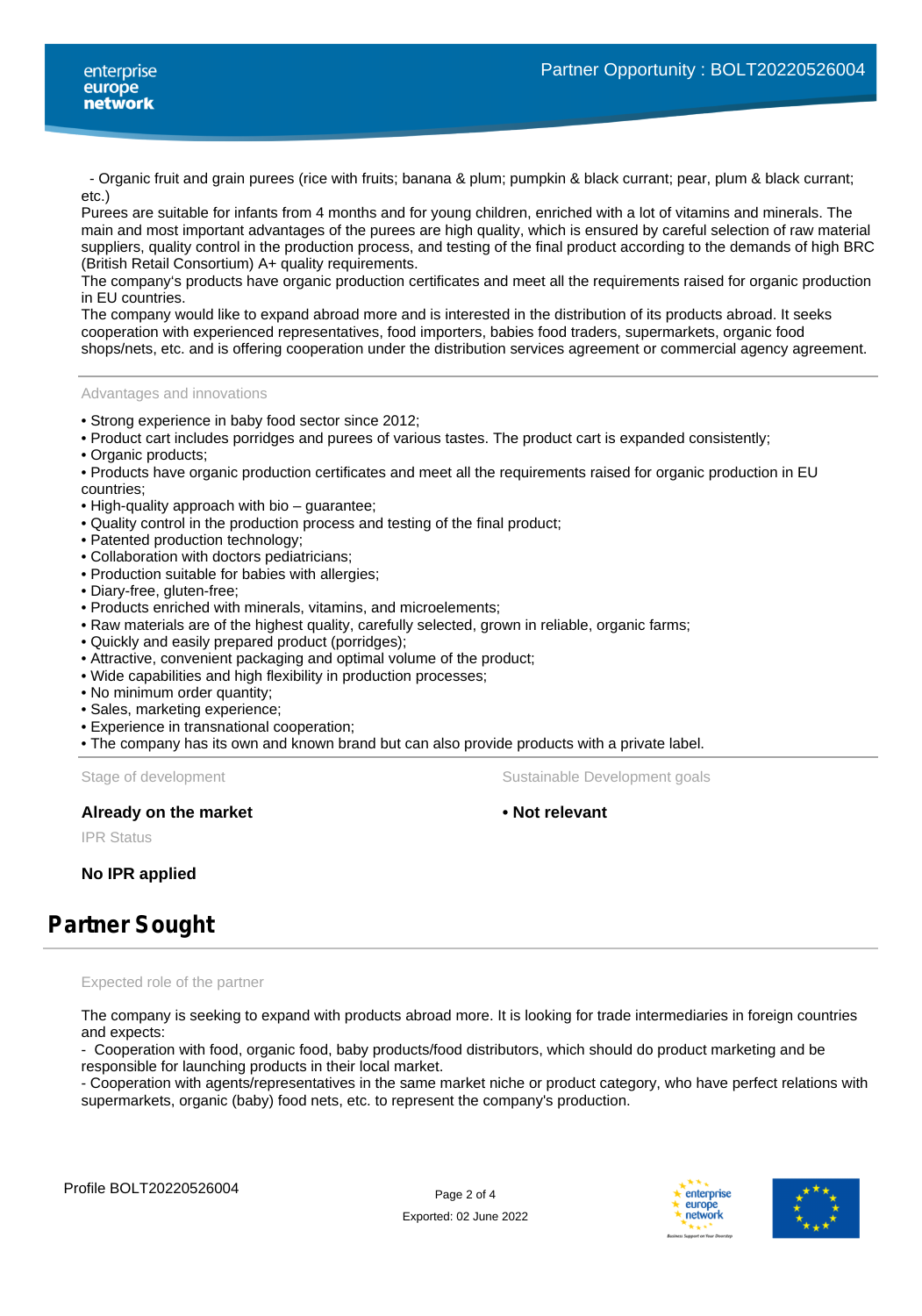The most appropriate forms of cooperation would be a commercial agency agreement or distribution services agreement. Long-term cooperation and good knowledge of the local food market and especially baby food are preferable.

### **Commercial agreement • SME <=10**

Type of partnership Type and size of the partner

- 
- **Big company**
- **SME 11-49**
- **SME 50 249**

## **Dissemination**

Technology keywords

Market keywords

- **07003002 Health food**
- **007003005 General food products**

Targeted countries Targeted countries and the Sector groups involved

**• Agrofood**